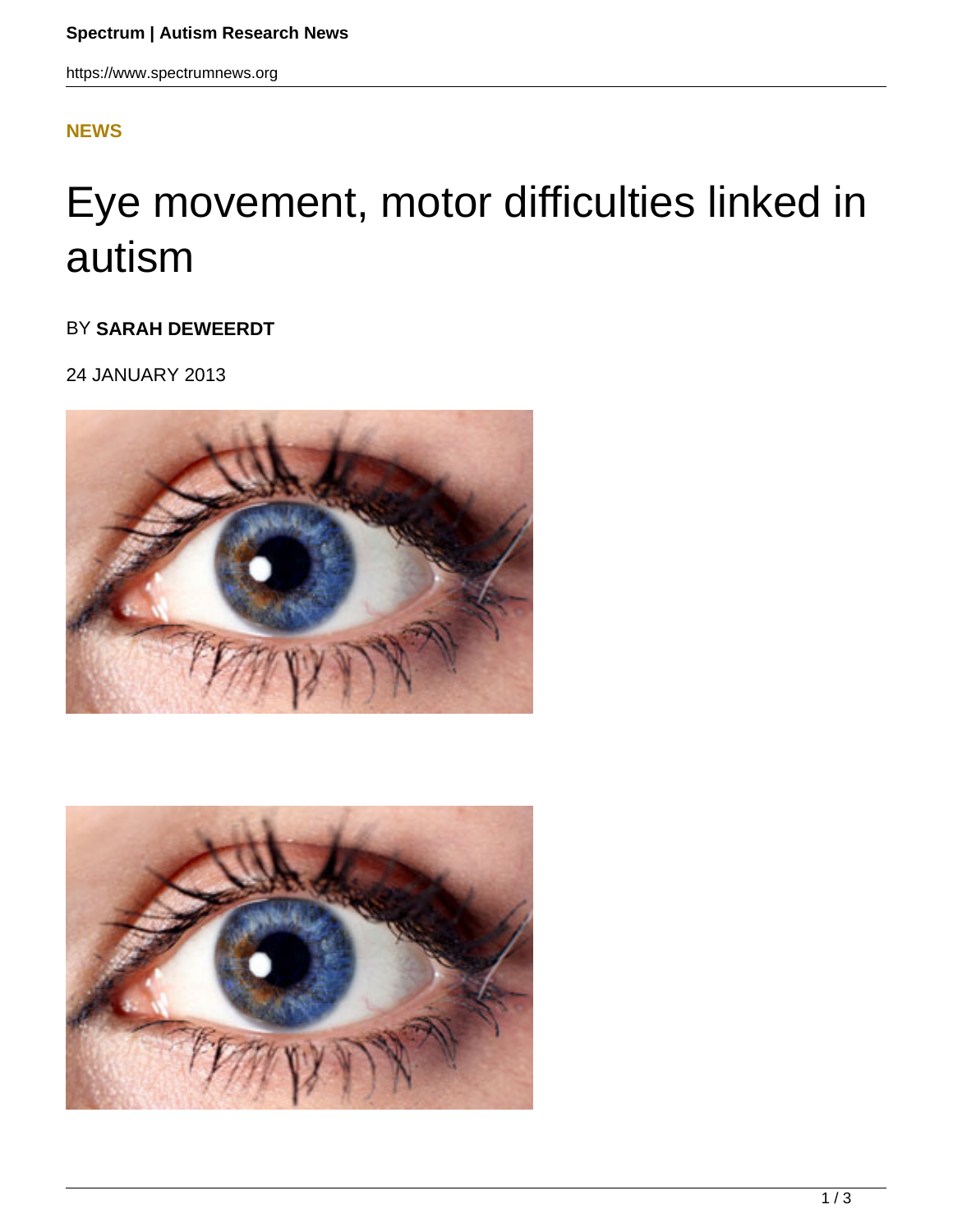Shifting focus: People with autism struggle to accurately shift their gaze, a problem that may contribute to social deficits characteristic of the disorder.

Problems with eye movements in people with autism are part of their motor difficulties and may contribute to the social deficits characteristic of the disorder, according to unpublished research presented last week at the **Salk Institute, Fondation IPSEN and Nature Symposium on Biological Complexity** in La Jolla, California.

Some studies have found that people with autism have **difficulty with saccades**, the rapid eye movements that occur when a person shifts his or her gaze from one point to another.

In the new study, researchers measured saccades in 20 children with autism and 20 controls, all between the ages of 8 and 15 years.

They found that children with autism have less accurate saccades, winding up farther from the target than controls do. They also require more saccades to shift their focus and take longer to initiate these eye movements.

The participants also completed a battery of 30 tests measuring their ability to plan and carry out various body movements, such as brushing their hair, touching their thumbs to each finger in sequence, and puffing out their cheeks or making other facial gestures.

People with autism do worse on many of these tests than controls do, a condition that is collectively referred to as apraxia. Among children in the autism group, those who do worse on one group of apraxia tests have poor saccade control, as well as poor social skills, the study found.

A 2011 study found that people who have autism have **more trouble with eye movements** than those who have **Asperger syndrome**, a disorder on the milder end of the autism spectrum.

However, the new study found no differences between people with autism and controls on the ability to carry out common sequences of actions or imitate gestures, such as waving goodbye.

That's unexpected, because people who have autism often struggle with these behaviors in real life and previous research has pointed to **difficulties with imitating gestures**.

The tests in the new study probably weren't difficult enough to pick up this type of difference between the groups, says Michael Miller, a medical student who worked on the project in **Doris Trauner**'s lab at the University of California, San Diego. "There's no standardized testing